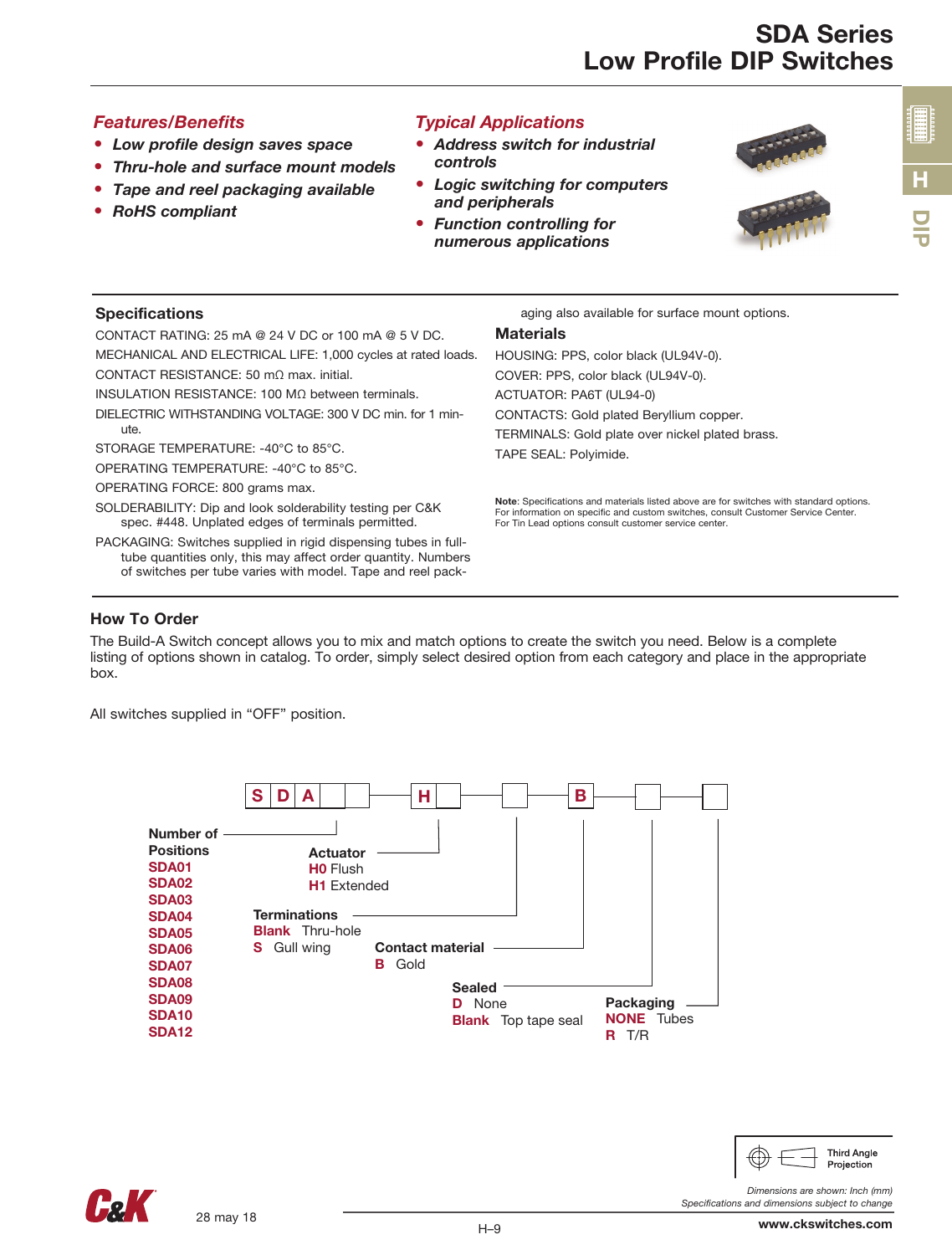# Flush Actuator – No Tape, Thru-hole Terminals



#### Flush Actuator – With Top Tape, Thru-hole Terminals



SDA08H0B



NOTE: SDA 01 options are 4,25mm thick

| <b>ROHS</b><br><b>PART NUMBER</b>                    | NO.<br>POS.    | DIM. 'A'      | <b><i><u>OUANTITY</u></i></b><br>PER TUBE |  |  |  |  |
|------------------------------------------------------|----------------|---------------|-------------------------------------------|--|--|--|--|
| SDA01H0B                                             | 1              | .178(4.52)    | 100                                       |  |  |  |  |
| SDA02H0B                                             | $\overline{c}$ | .278 (7,06)   | 60                                        |  |  |  |  |
| SDA03H0B                                             | 3              | .378 (9,60)   | 45                                        |  |  |  |  |
| SDA04H0B                                             | 4              | .476 (12,10)  | 35                                        |  |  |  |  |
| SDA05H0B                                             | 5              | .578 (14,68)  | 30                                        |  |  |  |  |
| SDA06H0B                                             | 6              | .676 (17,18)  | 25                                        |  |  |  |  |
| SDA07H0B                                             | $\overline{7}$ | .778 (19,76)  | 20                                        |  |  |  |  |
| SDA08H0B                                             | R              | .876 (22,26)  | 20                                        |  |  |  |  |
| SDA09H0B                                             | 9              | .978 (24,84)  | 15                                        |  |  |  |  |
| SDA10H0B                                             | 10             | 1.076 (27,34) | 15                                        |  |  |  |  |
| SDA12H0B                                             | 12             | 1.279 (32,50) | 14                                        |  |  |  |  |
| Schematic                                            |                |               |                                           |  |  |  |  |
| $O_1O_1O_1O_1$<br>O <sub>1</sub> O<br>O <sub>1</sub> |                |               |                                           |  |  |  |  |
| <b>SPST</b><br>ሕ<br>₼<br>₼<br>ጣ<br>ጣ<br>ጣ            |                |               |                                           |  |  |  |  |



*Dimensions are shown: Inch (mm)*

*Specifications and dimensions subject to change*

Fel.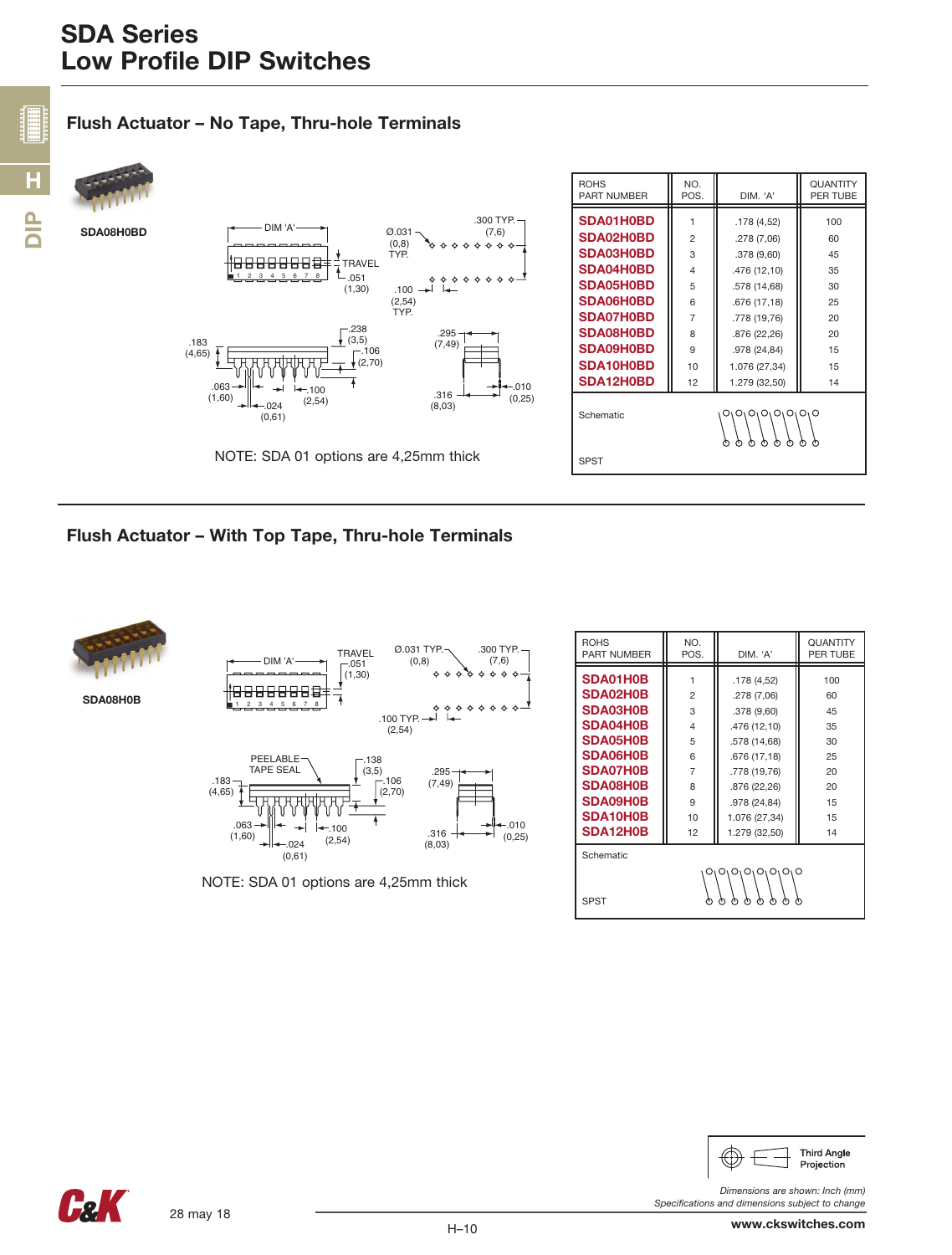# SDA Series Low Profile DIP Switches

DIP

H

**HEER** 

| <b>ROHS</b><br><b>PART NUMBER</b>                  | NO.<br>POS.             | DIM. 'A'      | <b>QUANTITY</b><br>PER TUBE |  |  |  |
|----------------------------------------------------|-------------------------|---------------|-----------------------------|--|--|--|
| SDA01H0SB                                          | 1                       | .178(4.52)    | 100                         |  |  |  |
| SDA02H0SB                                          | $\overline{c}$          | .278 (7,06)   | 60                          |  |  |  |
| <b>SDA03H0SB</b>                                   | 3                       | .378 (9,60)   | 45                          |  |  |  |
| SDA04H0SB                                          | $\overline{\mathbf{A}}$ | .476 (12,10)  | 35                          |  |  |  |
| SDA05H0SB                                          | 5                       | .578 (14,68)  | 30                          |  |  |  |
| <b>SDA06H0SB</b>                                   | 6                       | .676 (17,18)  | 25                          |  |  |  |
| <b>SDA07H0SB</b>                                   | $\overline{7}$          | .778 (19,76)  | 20                          |  |  |  |
| SDA08H0SB                                          | 8                       | .876 (22,26)  | 20                          |  |  |  |
| <b>SDA09H0SB</b>                                   | 9                       | .978 (24,84)  | 15                          |  |  |  |
| SDA10H0SB                                          | 10                      | 1.076 (27,34) | 15                          |  |  |  |
| SDA12H0SB                                          | 12                      | 1.279 (32,50) | 14                          |  |  |  |
| Schematic                                          |                         |               |                             |  |  |  |
| O <sub>1</sub> O<br>1 OI OI<br>O <sub>1</sub><br>O |                         |               |                             |  |  |  |
|                                                    |                         |               |                             |  |  |  |
| <b>SPST</b>                                        |                         |               |                             |  |  |  |

# Flush Actuator – With Top Tape, Surface Mount Terminals



NOTE: SDA 01 options are 4,25mm thick

# Flush Actuator – No Tape, Surface Mount Terminals

| <b>ROHS</b><br><b>PART NUMBER</b>                                                                                                                             | NO.<br>POS.                                                                     | DIM. 'A'                                                                                                                                                 | QUANTITY<br>PER TUBE                                      |                                                                                                |
|---------------------------------------------------------------------------------------------------------------------------------------------------------------|---------------------------------------------------------------------------------|----------------------------------------------------------------------------------------------------------------------------------------------------------|-----------------------------------------------------------|------------------------------------------------------------------------------------------------|
| SDA01H0SBD<br>SDA02H0SBD<br>SDA03H0SBD<br>SDA04H0SBD<br><b>SDA05H0SBD</b><br>SDA06H0SBD<br><b>SDA07H0SBD</b><br>SDA08H0SBD<br><b>SDA09H0SBD</b><br>SDA10H0SBD | $\mathbf{2}$<br>3<br>$\overline{4}$<br>5<br>6<br>$\overline{7}$<br>8<br>9<br>10 | .178(4,52)<br>.278 (7,06)<br>.378(9,60)<br>.476 (12,10)<br>.578 (14,68)<br>.676 (17,18)<br>.778 (19,76)<br>.876 (22,26)<br>.978 (24,84)<br>1.076 (27,34) | 100<br>60<br>45<br>35<br>30<br>25<br>20<br>20<br>15<br>15 | $DIM 'A'$ -<br><del>.</del><br>8888881<br>1 2 3 4 5 6 7<br>ਚਾਚਾਚਾਚਾਚਾਚਾ<br>$.175 -$<br>(4, 45) |
| SDA12H0SBD<br>Schematic<br><b>SPST</b>                                                                                                                        | 12<br>ω                                                                         | 1.279 (32,50)<br>$O_1O_1O_1O_1O_1O_1O_1O$<br>ω<br>ω<br>ω<br>ტ<br>ტ<br>Φ                                                                                  | 14                                                        | $.024 \rightarrow H +$<br>(0,61)<br>NOTE: SDA                                                  |



# Extended Actuator – No Top Tape, Thru-hole Terminals





| <b>ROHS</b><br>PART NUMBER | NO.<br>POS.    | DIM. 'A'      | <b>QUANTITY</b><br>PER TUBE |  |  |  |
|----------------------------|----------------|---------------|-----------------------------|--|--|--|
| SDA01H1BD                  | 1              | .178 (4,52)   | 100                         |  |  |  |
| SDA02H1BD                  | $\overline{2}$ | .278 (7,06)   | 60                          |  |  |  |
| SDA03H1BD                  | 3              | .378 (9,60)   | 45                          |  |  |  |
| SDA04H1BD                  | $\overline{4}$ | .476 (12,10)  | 35                          |  |  |  |
| <b>SDA05H1BD</b>           | 5              | .578 (14,68)  | 30                          |  |  |  |
| SDA06H1BD                  | 6              | .676 (17,18)  | 25                          |  |  |  |
| SDA07H1BD                  | $\overline{7}$ | .778 (19,76)  | 20                          |  |  |  |
| SDA08H1BD                  | 8              | .876 (22,26)  | 20                          |  |  |  |
| SDA09H1BD                  | 9              | .978 (24,84)  | 15                          |  |  |  |
| SDA10H1BD                  | 10             | 1.076 (27,34) | 15                          |  |  |  |
| SDA12H1BD                  | 12             | 1.279 (32,50) | 14                          |  |  |  |
| Schematic<br>01010101010   |                |               |                             |  |  |  |
| <b>SPST</b>                | ტ<br>ტ         |               |                             |  |  |  |



*Specifications and dimensions subject to change*

*Dimensions are shown: Inch (mm)*

28 may 18